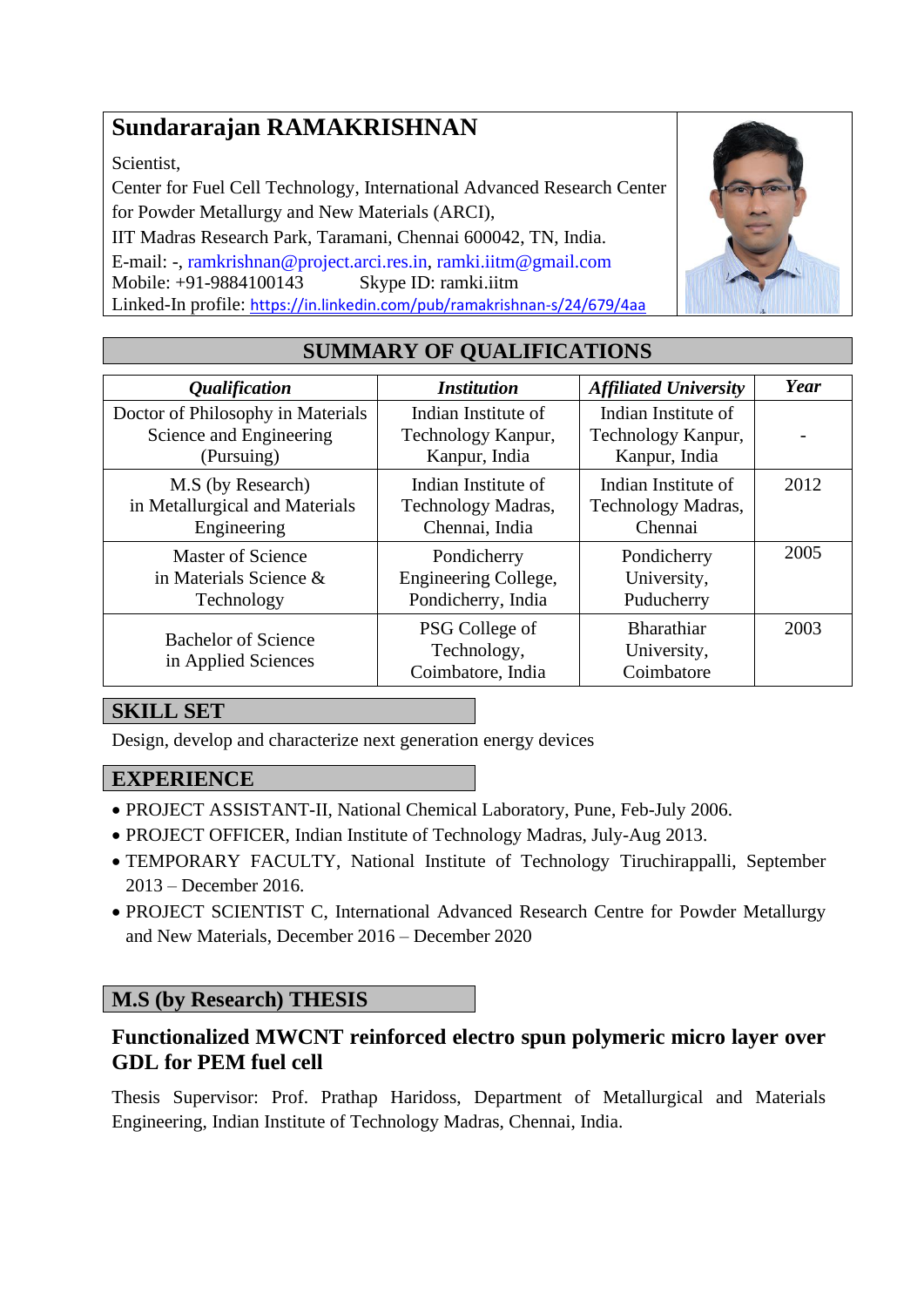## **RESEARCH OUTCOME**

### **BOOK CHAPTER**

1. A chapter on "**Recent Developments in Hydrogen Fuel Cell: Strength and Weakness**" authored by Natarajan Rajalakshmi, Rengarajan Balaji and **Sundararajan Ramakrishnan**, in the Handbook on Sustainable Fuel Technologies: Developments and Perspectives, Edited by Suman Dutta and Chaudhery Mustansar Hussain, Elsevier (Pg. No.431-480) (ISBN: 978-0-12- 822989-7).

#### **INTERNATIONAL JOURNAL**

1. **"***Aligning carbon nanotubes, synthesized using the arc discharge technique, during and after synthesis"*, Joseph Berkmans, **S Ramakrishnan**, Gaurav Jain, Prathap Haridoss, **Carbon** 55 (2013) 185-195 [ISSN: 0008-6223].

#### **CONFERENCE PROCEEDING**

1. "*Purification of carbon nanotubes using liquid Bromine*", **S Ramakrishnan**, Prathap Haridoss, *Proceedings of International Symposium for Research Scholars on Metallurgy, Materials Science and Engineering* (**ISRS 2010**) published by Department of Metallurgical & Materials Engineering, IIT Madras, Chennai 600036, India. [ISSN No: 0973-659x, 128- 132].

#### **INTERNATIONAL CONFERENCES**

- 1. **"***Influence of micro-porous layer on the hydrophobic nature of Gas Diffusion Layer in a PEM Fuel Cell***"**, **S Ramakrishnan**, Prathap Haridoss, *International symposium & exhibition on Fuel Cell technologies*, **FUCETECH 2009**, Mumbai.
- 2. **"***Influence of functionalization and surfactant addition on the morphology and dispersion of multiwalled carbon nanotubes in polymer matrices***"**, **S Ramakrishnan**, Prathap Haridoss, *International conference on Nanoscience & Nanotechnology*, **ICANN 2009**, IIT Guwahati.
- 3. **"***Purification of carbon nanotubes using liquid Bromine***"**, **S Ramakrishnan**, Prathap Haridoss, *International symposium for research scholars on Metallurgy, Materials Science and Engineering*, **ISRS 2010**, IIT Madras, Chennai.
- 4. **"***High yield formation of carbon nanotubes using arc discharge assisted with nitrogen jet***"**, Joseph Berkmans, **S Ramakrishnan**, Prathap Haridoss, *International symposium for research scholars on Metallurgy, Materials Science and Engineering*, **ISRS 2010**, IIT Madras, Chennai (The paper received "**Best Paper presentation**" in Oral session).
- 5. **"***Horizontal alignment of multi-walled carbon nanotubes by mechanical forces on the surface of the arc discharge synthesized soot***"**, Joseph Berkmans, **S Ramakrishnan**, Prathap Haridoss, *International symposium for research scholars on Metallurgy, Materials Science and Engineering*, **ISRS 2012**, IIT Madras (The paper received "**Best Paper presentation**" in Oral session).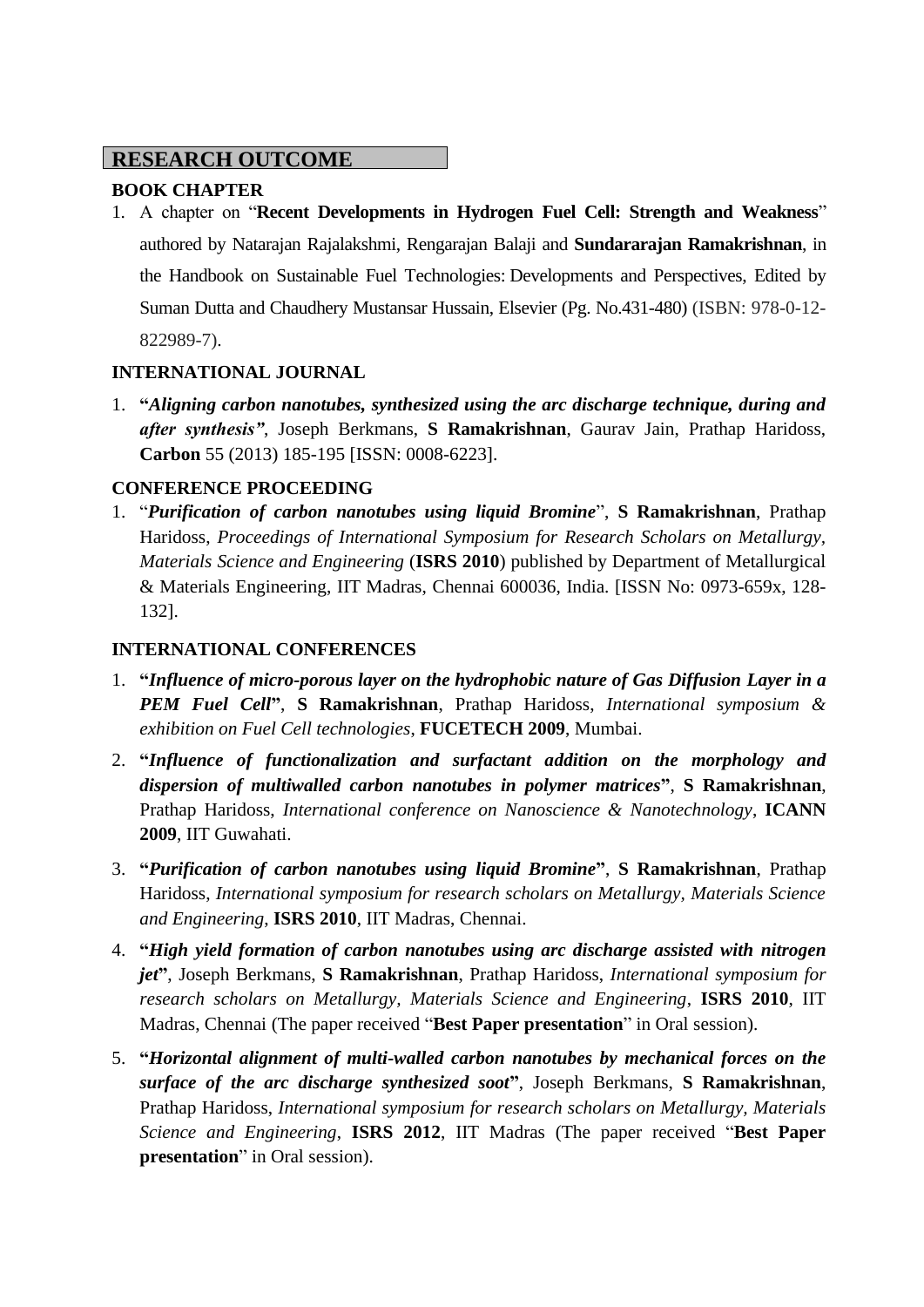6. **"Corrosion behaviour of steels used in automobile"**, R. Elansezhian, **S Ramakrishnan**, *East Asia Pacific conference on corrosion* **CORCON-2005**, organized by NACE International India section, Chennai.

#### **NATIONAL CONFERENCE**

- 1. "*Horizontal alignment of multiwalled carbon nanotubes by mechanical forces on the surface the arc discharge synthesized soot*" Joseph Berkmans A, **S Ramakrishnan**, and Prathap Haridoss, National Metallurgists Day, **NMD 2012**, Jamshedpur.
- 2. "**Electrodeposition of conducting polymer over metallic bipolar plate for PEM fuel cell application- Preliminary analysis**" **S. Ramakrishnan**, N. Rajalakshmi, National Conference on Recent Advances in Chemistry (RAC-19), 4-5 January 2019, Anna University, Chennai

#### **ACHIEVEMENTS**

- ✓ Won "*CERTIFICATE OF MERIT*" in National Level Science Talent Search Exam (*NLSTSE) 1999*.
- ✓ *QUALIFIED* in **Graduate Admission Test in Engineering (***GATE) 2005* in *ENGINEERING SCIENCES* stream securing *All India Rank 234.*
- ✓ **Recipient of Fellowship (2006-2009)** to pursue M.S in IIT Madras from Ministry of Human Resource Development, India.
- ✓ Best Oral Presentation "**Electrodeposition of conducting polymer over metallic bipolar plate for PEM fuel cell application- Preliminary analysis**" for during National Conference on Recent Advances in Chemistry (RAC-19), 4-5 January 2019, Anna University, Chennai

#### **WORKSHOPS/CONFERENCES**

- ✓ Short term course on **CFD of Convective Heat and Mass transfer** at CFD Centre, IIT **ATTENDED**Madras, Chennai from  $18<sup>th</sup> - 22<sup>nd</sup>$  September, 2006.
- ✓ An Indo-UK workshop on **Low carbon technologies for Decentralized power**  production 17<sup>th</sup>-18<sup>th</sup> March, 2008 sponsored by British Council & Asian Pacific Centre for Energy and Environment.
- ✓ **TWISHA'09**, National Seminar on advanced polymers followed by workshop on **Fuel cell technology** organized by Department of Polymer Engineering, Mahatma Gandhi University College of Engineering, Kerala from 23<sup>rd</sup>-24<sup>th</sup> January 2009.
- ✓ **CMS'09**, **Computational Materials Science** workshop organized by the Department of Materials Engineering at Indian Institute of Science (IISc), Bangalore and the UGC Networking Resource Centre for Materials [\(NRC-M\)](http://materials.iisc.ernet.in/ugc-net/) from 6<sup>th</sup>-8<sup>th</sup> March 2009.
- ✓ One day workshop on **Atom Probe Tomography** organized by the Department of Metallurgical and Materials Engineering, IIT Madras, India, Combinatorial Sciences and Materials Informatics Collaboratory (CoSMIC), Iowa State University, USA and Defence Metallurgical Research Laboratory (DMRL), India on 9<sup>th</sup> January 2012.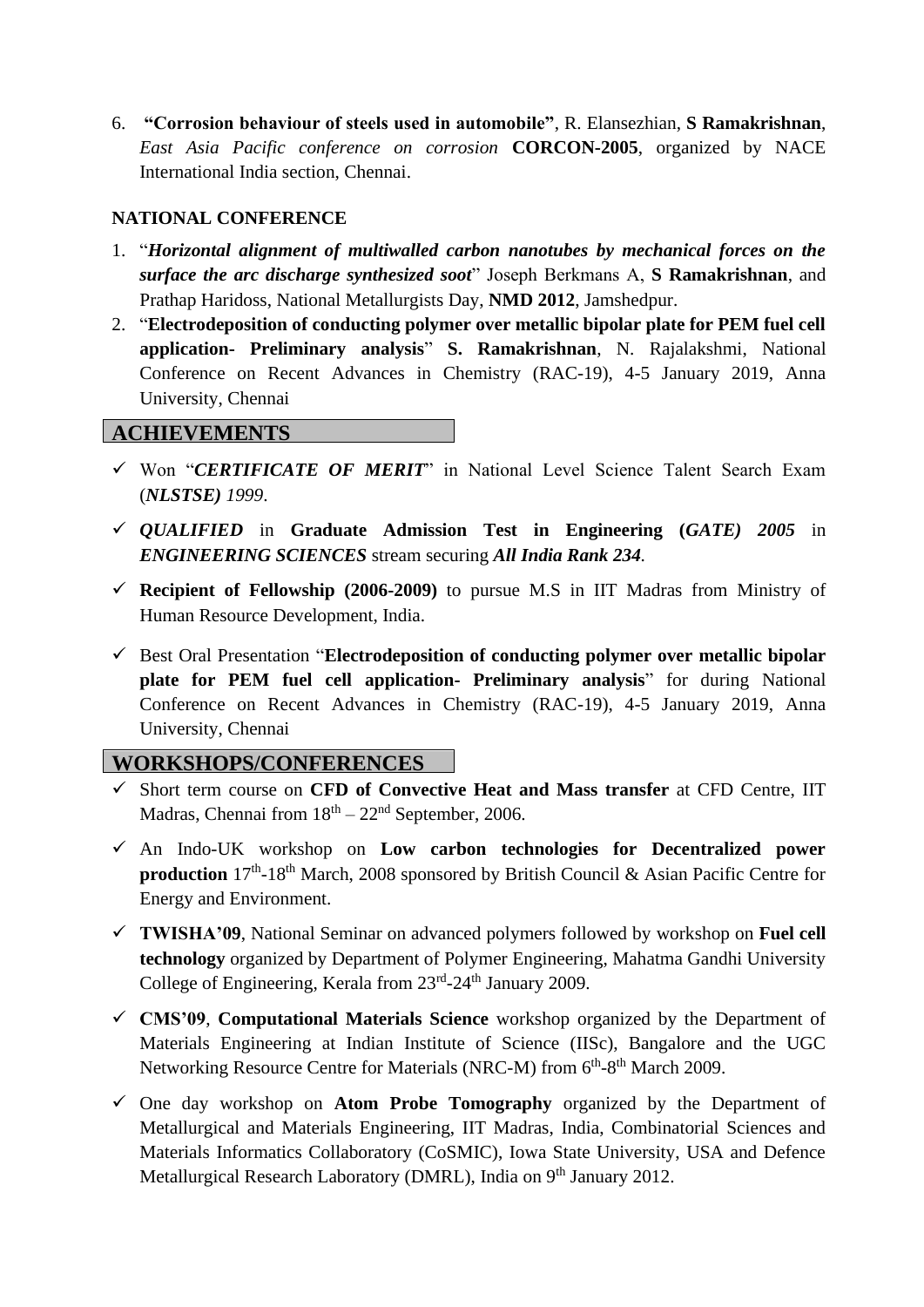- ✓ One day course on **Microscopic Techniques in Materials Characterization** organized by the Department of Metallurgical and Materials Engineering, National Institute of Technology Tiruchirappalli, India on 10<sup>th</sup> October 2014.
- ✓ One day course on **Structural Characterization** organized by the Department of Metallurgical and Materials Engineering, National Institute of Technology Tiruchirappalli, India on  $14<sup>th</sup>$  October 2014.
- ✓ Workshop on "**Atom Probe Tomography**" at International Advanced Research Centre for Powder Metallurgy and New Materials (ARCI), Hyderabad on  $7<sup>th</sup>$  September 2018 and presented the work on "Concentration Profile and Spatial Distribution of elements in PEM Fuel Cell Catalyst and Coatings over Metallic Flow Field Plate"
- ✓ Participated in **All India Training Programme Industrial Metal Finishing, Electroplating Technologies, Aerospace Chemical/Process and Effluent Treatment Processes**, organized by The Electrochemical Society of India in association with Dept. of Inorganic and Physical Chemistry, IISc Bengaluru on  $5<sup>th</sup> - 7<sup>th</sup>$  March 2010.

#### **INVITED LECTURE**

- "**Fuel Cells**", Engineering Materials and Manufacturing Processes (EMMP 2013), National Institute of Technology Tiruchirappalli, 18th December 2013
- "**Wonder Materials of the 21st Century**", Advanced Materials and Manufacturing Methods (A3M), National Institute of Technology Tiruchirappalli, 7<sup>th</sup> June 2016.

#### **INSTRUMENTS HANDLED (Include but not limited to)**

| Method/Analysis                                                   | Instruments                                                                                                                                                                                                                                   |  |
|-------------------------------------------------------------------|-----------------------------------------------------------------------------------------------------------------------------------------------------------------------------------------------------------------------------------------------|--|
| Synthesis                                                         | Arc Discharge, Chemical Vapor Deposition                                                                                                                                                                                                      |  |
| Structural determination<br>/Characterization tools<br>Test bench | Powder X-Ray Diffractometer (BRUKER Discover D8, PANalytical<br>X'pert plus, RIGAKU SmartLab), Scanning Electron Microscope<br>(FEI Quanta 200, HITACHI SUI150), Differential Thermal<br>Analyzer (NETZSCH, STA 409), Fuel Cell Test Stations |  |
| Coating \ Etching \<br>Contact angle                              | Electrospinning equipment, GATAN Vacuum coating etching<br>system, DC Sputter coating, Contact Angle analyzer [GBX, France]                                                                                                                   |  |
| Corrosion                                                         | Electrochemical Analyzer (ACM Gill), Salt-Spray<br>chamber.<br>Potentiostat (Solartron Analytical 1470E, BioLogic VMP3B-10)                                                                                                                   |  |
| Mechanical measurements                                           | Nano Indenter, Micro Hardness tester, Hardness testers, UTM                                                                                                                                                                                   |  |
| Miscellaneous                                                     | Ball Milling [Retsch PM200], Pyrometer [RayTek Marathon series],<br>Sonicators [Ultrasonic probe & bath type], Four probe conductivity                                                                                                        |  |